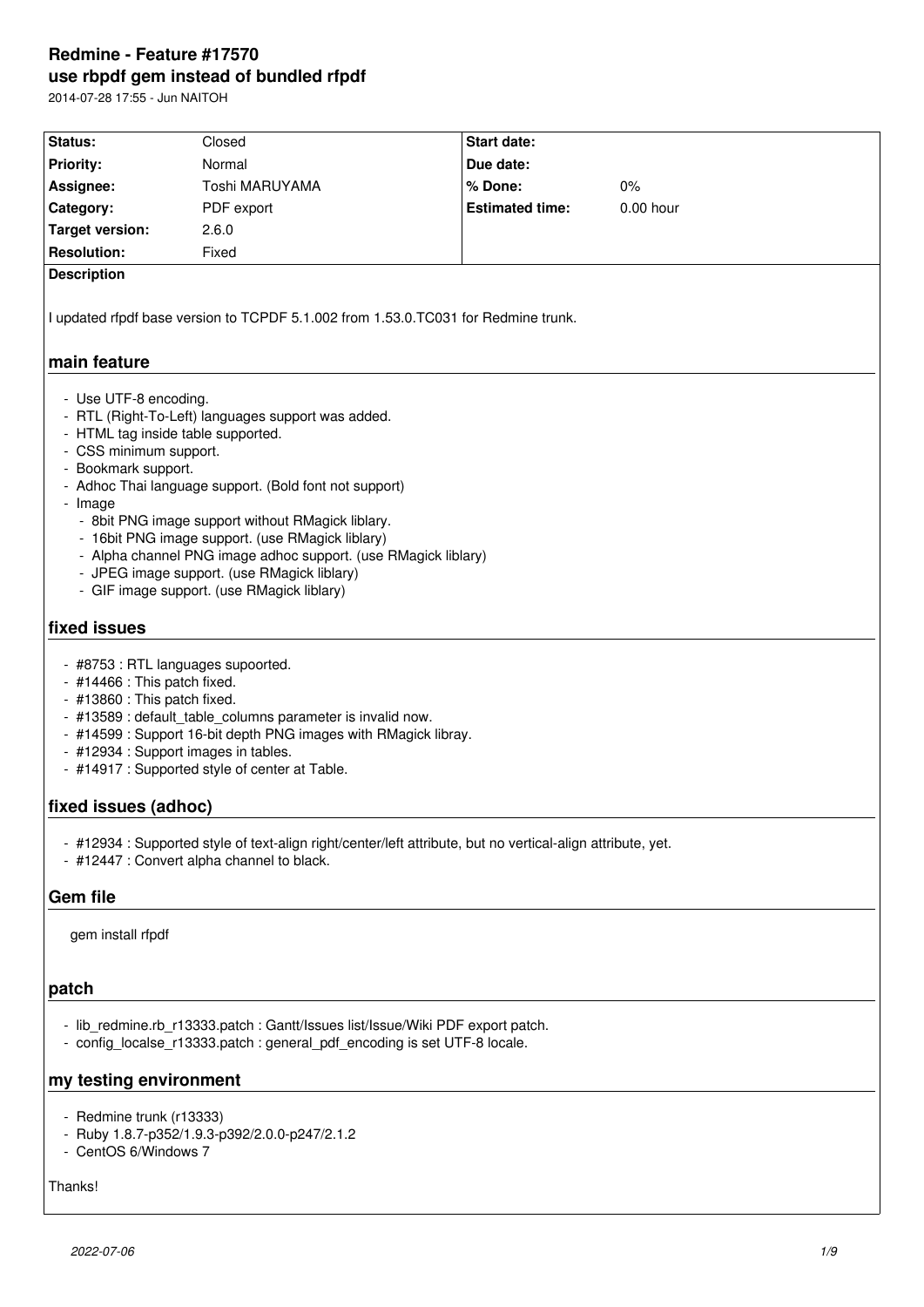| Related issues: I                                                            |               |
|------------------------------------------------------------------------------|---------------|
| Related to Redmine - Defect # 13781: CJK(Chinese/Japanese/Korean) characters | <b>Closed</b> |
| Related to Redmine - Defect # 13642: PDF bookmark not displayed when contain | <b>Closed</b> |

# **Associated revisions**

# **Revision 13357 - 2014-08-28 10:26 - Toshi MARUYAMA**

ensure issue pdf test has relations (#17570)

#### **Revision 13358 - 2014-08-28 12:23 - Toshi MARUYAMA**

use rbpdf gem instead of bundled rfpdf (#17570)

Contributed by Jun NAITOH.

#### **Revision 13359 - 2014-08-28 12:23 - Toshi MARUYAMA**

remove general\_pdf\_encoding from lib/redmine/export/pdf.rb (#17570)

## **Revision 13360 - 2014-08-28 12:24 - Toshi MARUYAMA**

remove general\_pdf\_encoding from locale yamls (#17570)

#### **Revision 13409 - 2014-09-16 04:18 - Toshi MARUYAMA**

Gemfile: update rbpdf version to 1.18.1 (#17570)

## **History**

#### **#1 - 2014-07-29 01:06 - Jun NAITOH**

I forgot the following additional procedure, Sorry.

- remove lib/plugins/rfpdf/

#### **#2 - 2014-07-29 16:51 - Etienne Massip**

*- Target version set to Candidate for next major release*

Thank you very much, because I looked for working on this I know it's a lot of work. Very nice.

Do you have some way to keep the new code updated compared to TCPDF, like some howto/instructions that could be shared?

Just one thing, the rfpdf name should be definitely removed if the code is no more based upon this deprecated library.

#### **#3 - 2014-07-31 15:09 - Felix Schäfer**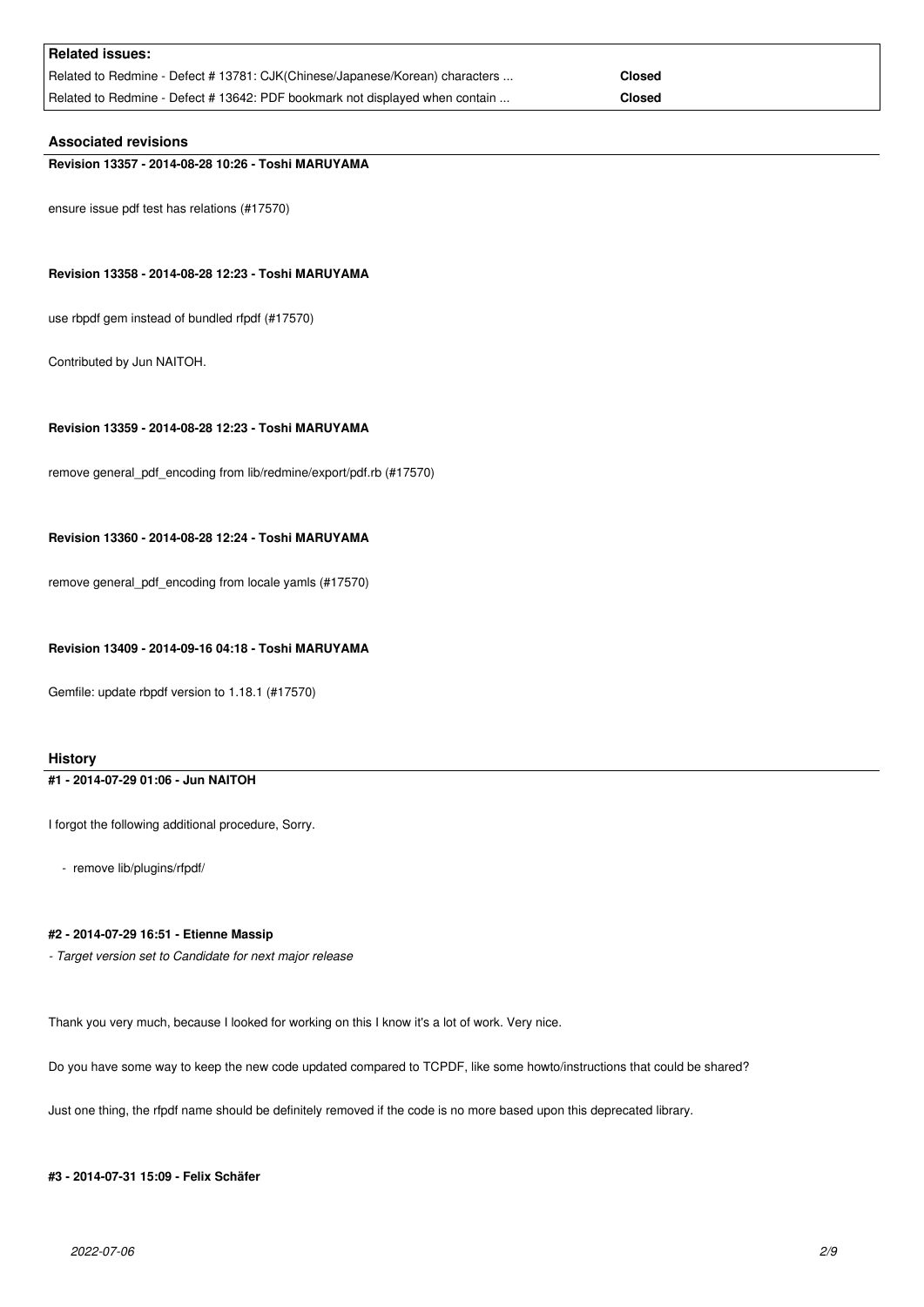still be problematic.

We have tried out the patch for one of our customers at Planio, they have png images that currently do not work at all. With the patch, the pdf is rendered with the space for the image, but depending on the pdf viewer it will either show empty space (for example Preview.app on a Mac) or a greyscale distorted version of the png (Chromium on a Mac).

Jun, would it help you to have an image that has the ab[ove pro](http://planio)blems with which you can try it out? I will try to see with our customer if we can generate a problematic png that we can share.

#### **#4 - 2014-07-31 15:53 - Felix Schäfer**

*- File planio\_logo\_button\_250\_no\_shadow.png added*

In fact our own logo with an alpha channel shows the same problem. I have attached it to this issue, feel free to use it to test, thanks.

#### **#5 - 2014-07-31 16:40 - Jun NAITOH**

Etienne Massip wrote:

*Do you have some way to keep the new code updated compared to TCPDF, like some howto/instructions that could be shared?*

It is the following three that I thought as important.

- Maintain the state of operating.
- Update only the required range.
- A PDF output result should become the same as that of TCPDF.

Therefore, I translated into Ruby, pursuing the repository revision history of TCPDF.

*Just one thing, the rfpdf name should be definitely removed if the code is no more based upon this deprecated library.*

OK, I change the rfpdf gem name into another name. Thank you for the advice.

## **#6 - 2014-07-31 17:06 - Jun NAITOH**

Felix Schäfer wrote:

*unfortunately png images with an alpha channel seem to still be problematic.*

Yes, I agree with you.

*Jun, would it help you to have an image that has the above problems with which you can try it out?*

Yes, I'll try it.

# **#7 - 2014-08-18 01:10 - Jun NAITOH**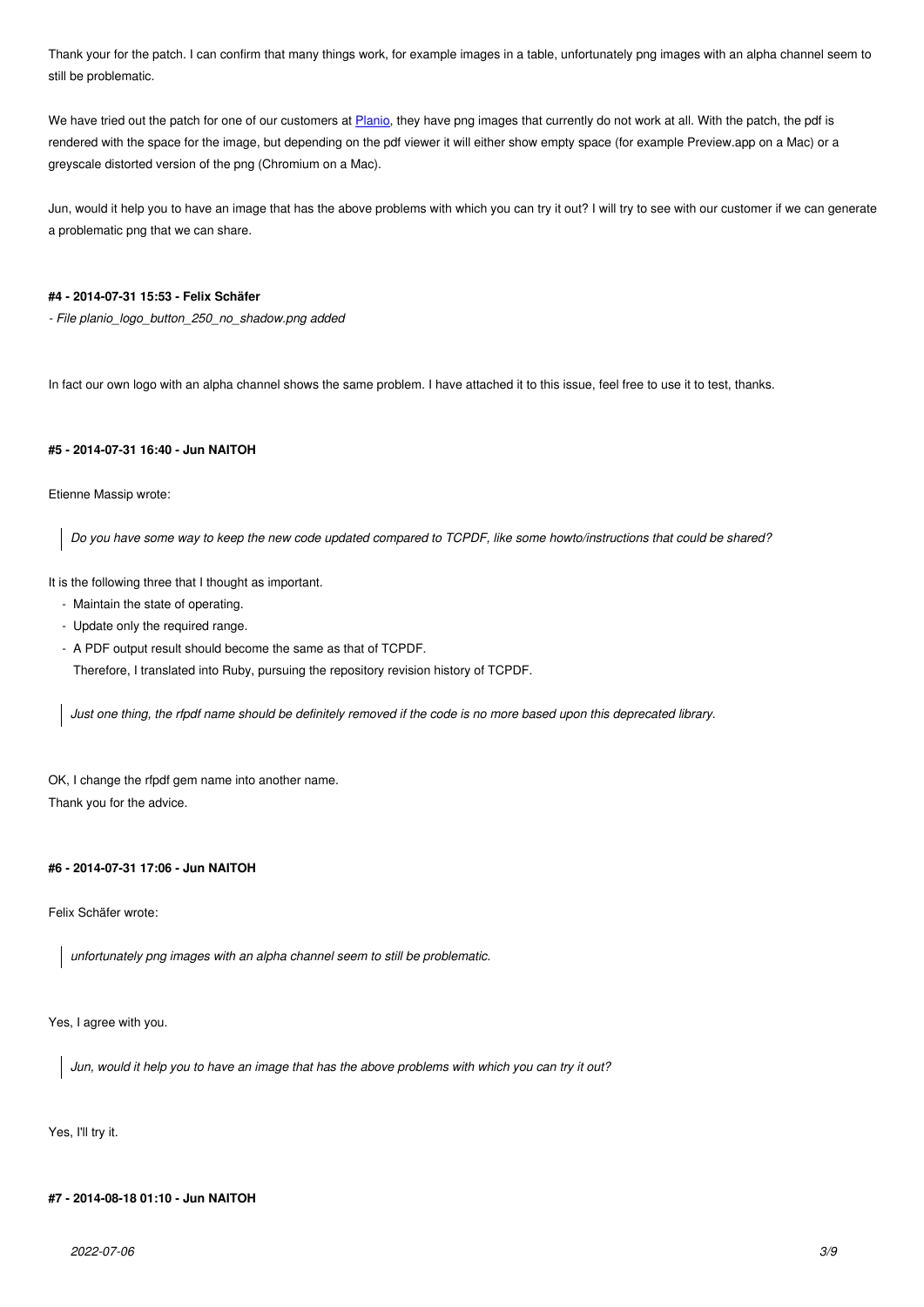- *File config\_localse\_r13339.patch added*
- *File lib\_redmine.rb\_r13339.patch added*

I updated patch and gem.

- rfpdf product name and TCPDF class name changed to RBPDF.
- PNG alpha channel image support. (need RMagick.)

## **Gem file**

gem install rbpdf

#### **patch**

- lib\_redmine.rb\_r13333.patch : Gantt/Issues list/Issue/Wiki PDF export patch.
- config\_localse\_r13333.patch : general\_pdf\_encoding is set UTF-8 locale.
- remove lib/plugins/rfpdf/

#### **#8 - 2014-08-19 07:58 - Felix Schäfer**

Jun NAITOH wrote:

*I updated patch and gem.*

Thanks!

 *- PNG alpha channel image support. (need RMagick.)*

I cannot confirm, my 2 png test files with alpha channel did not get rendered into the PDF at all. Have you tried it with the file attached to note 4? If the file attached in file 4 gets rendered to PDF for you, I would try to see why it doesn't work for me.

#### **#9 - 2014-08-19 23:33 - Jun NAITOH**

## *- File rbpdf\_example042.pdf added*

 *- PNG alpha channel image support. (need RMagick.)*

*I cannot confirm, my 2 png test files with alpha channel did not get rendered into the PDF at all. Have you tried it with the file attached to note 4?*

Yes. Please show rbpdf\_example042.pdf

Please tell me, your environment. - Ruby version

- OS (Windows/Linux/etc.. )
- RMagick version

my testing environment for this rbpdf\_example042.pdf

- CentOS Linux release 6.0 (i386)
- Ruby 1.8.7-p374/ruby-1.9.2-p290/1.9.3-p392/2.0.0-p247/2.1.2
- rmagick 2.13.2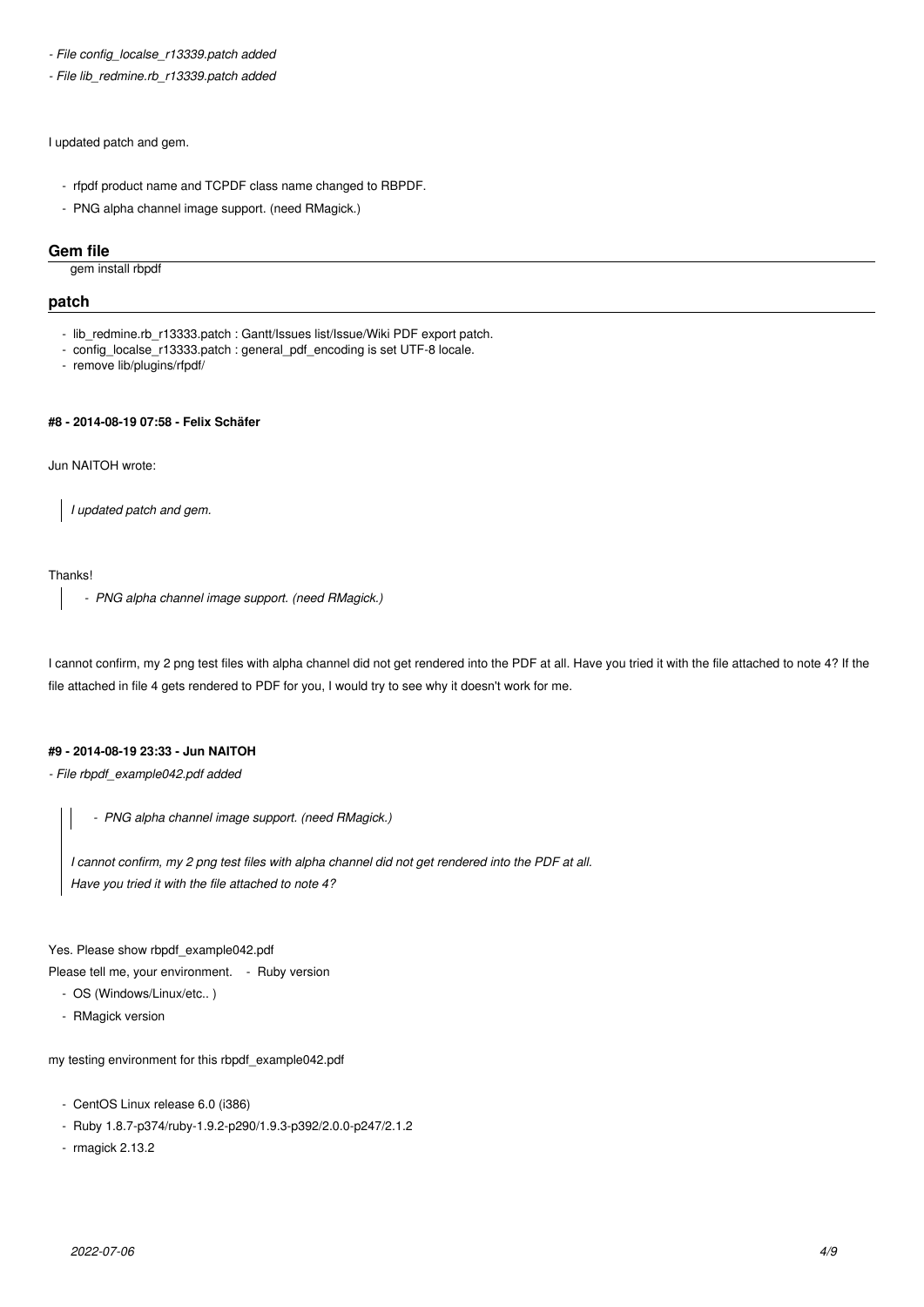#### **#10 - 2014-08-21 10:56 - Felix Schäfer**

Jun NAITOH wrote:

*Yes. Please show rbpdf\_example042.pdf*

That looks good indeed. Is this just rbpdf or from a Redmine wiki page? My test was trying to export a PNG with alpha channel transparency included in a wiki page in Redmine, can you confirm this works too for you?

*Please tell me, your environment. - Ruby version*

 *- OS (Windows/Linux/etc.. )*

 *- RMagick version*

ruby 2.1.2p95 OS X 10.9.4 rmagick (2.13.2)

# **#11 - 2014-08-21 10:57 - Felix Schäfer**

I will try to see where in the Redmine code it fails on my machine.

## **#12 - 2014-08-28 09:41 - Toshi MARUYAMA**

- *Tracker changed from Patch to Feature*
- *Subject changed from rfpdf gem patch to use rbpdf gem instead of bundled rfpdf*

# **#13 - 2014-08-28 12:28 - Toshi MARUYAMA**

*- Target version changed from Candidate for next major release to 2.6.0*

#### **#14 - 2014-08-28 12:35 - Toshi MARUYAMA**

*- Related to Defect #13781: CJK(Chinese/Japanese/Korean) characters are not shown in PDF on non CJK locales added*

## **#15 - 2014-08-28 12:37 - Toshi MARUYAMA**

I have committed in trunk from r13357 to r13360.

Jun, can you fix #13781?

#### **#16 - 2014-08-28 22:36 - Jun NAITOH**

Toshi MARUYAMA wrote:

*I have committed in trunk from r13357 to r13360.*

## Thanks!

*Jun, can you fix #13781?*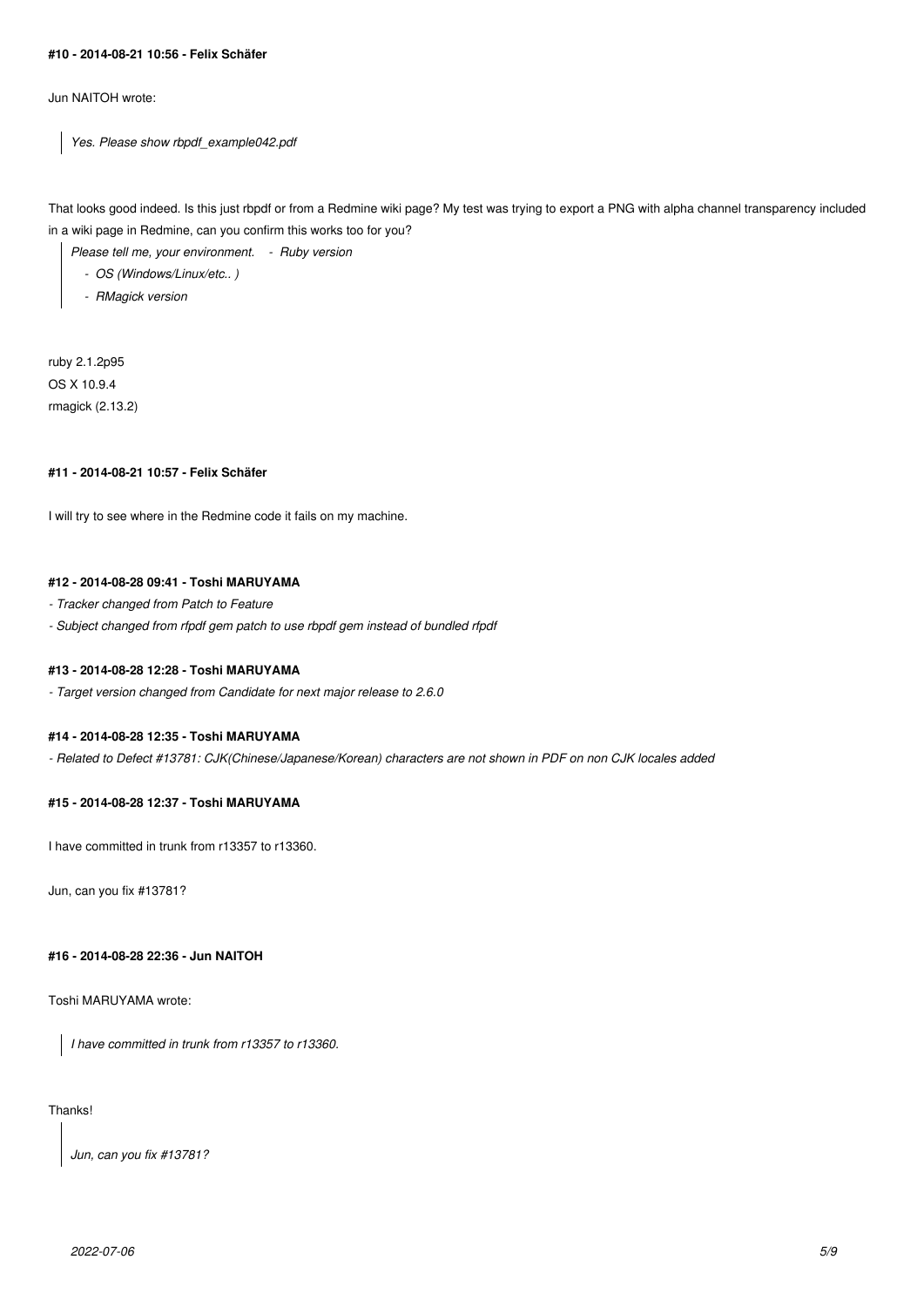I will solve this problem, if there is a font setting function.

However, the comment of #4787#note-9 worries me.

# **#17 - 2014-09-03 18:16 - Felix Schäfer**

Jun, I was able to test this a little more and the error I get is caused by an endless loop. The error is:

pdf: Image: error: File name too long @ rb\_sysopen -

/some/path/redmine/tmp/20140903-35375-hkom8b\_20140903-35375-hi2xft\_20140903-35375-vt1hl5\_20140903-35375-11px1pc\_20140903-35375-2peiit\_201 40903-35375-1qg14l0\_20140903-35375-1q2 375-2peiit\_201

40903-35375-1qg14l0\_20140903-35375-1q2be3d\_20140903-35375-1mwkgqu\_140731155010\_planio\_logo\_button\_250\_no\_shadow.png.png.png.png.png.png.png.png.png .png.png.png.png.png.png.png

It seems rmagick on my system (OS X 10.9.4, ruby-2.1.2, rmagick-2.13.3, ImageMagick 6.8.9-5 Q16 x86\_64 2014-07-25) creates png images with an alpha channel even if it is not needed. The tempfile plain created in https://github.com/naitoh/rbpdf/blob/1.18.0/lib/rbpdf.rb#L5191-L5204 still has an alpha channel:

% identify -format '%[channels]'

/some/path/redmine/tmp/20140903-36796-4vbykd\_1407311550[10\\_planio\\_logo\\_button\\_250\\_no\\_shadow.png.png](https://github.com/naitoh/rbpdf/blob/1.18.0/lib/rbpdf.rb#L5191-L5204) srgba

(the 2 files were from 2 different runs, but you get the idea)

This in turn causes https://github.com/naitoh/rbpdf/blob/1.18.0/lib/rbpdf.rb#L5199 to try to remove the alpha channel again and to go into a loop where #Image will call #ImagePngAlpha and #ImagePngAlpha will call #Image.

Is there more infor[mation or a test I can do to help you?](https://github.com/naitoh/rbpdf/blob/1.18.0/lib/rbpdf.rb#L5199)

#### **#18 - 2014-09-05 17:29 - Jun NAITOH**

Felix Schäfer wrote:

*Jun, I was able to test this a little more and the error I get is caused by an endless loop.*

OK, this problem (#note-17 and #note-4) reproduced in my environment. (MAC OS X 10.8.5/ruby 2.1.2/rmagick 2.13.3).

I think that the cause of this problem is RMagick of Mac.

*This in turn causes https://github.com/naitoh/rbpdf/blob/1.18.0/lib/rbpdf.rb#L5199 to try to remove the alpha channel again and to go into a loop where #Image will call #ImagePngAlpha and #ImagePngAlpha will call #Image.*

Yes.

*Is there more information or a test I can do to help you?*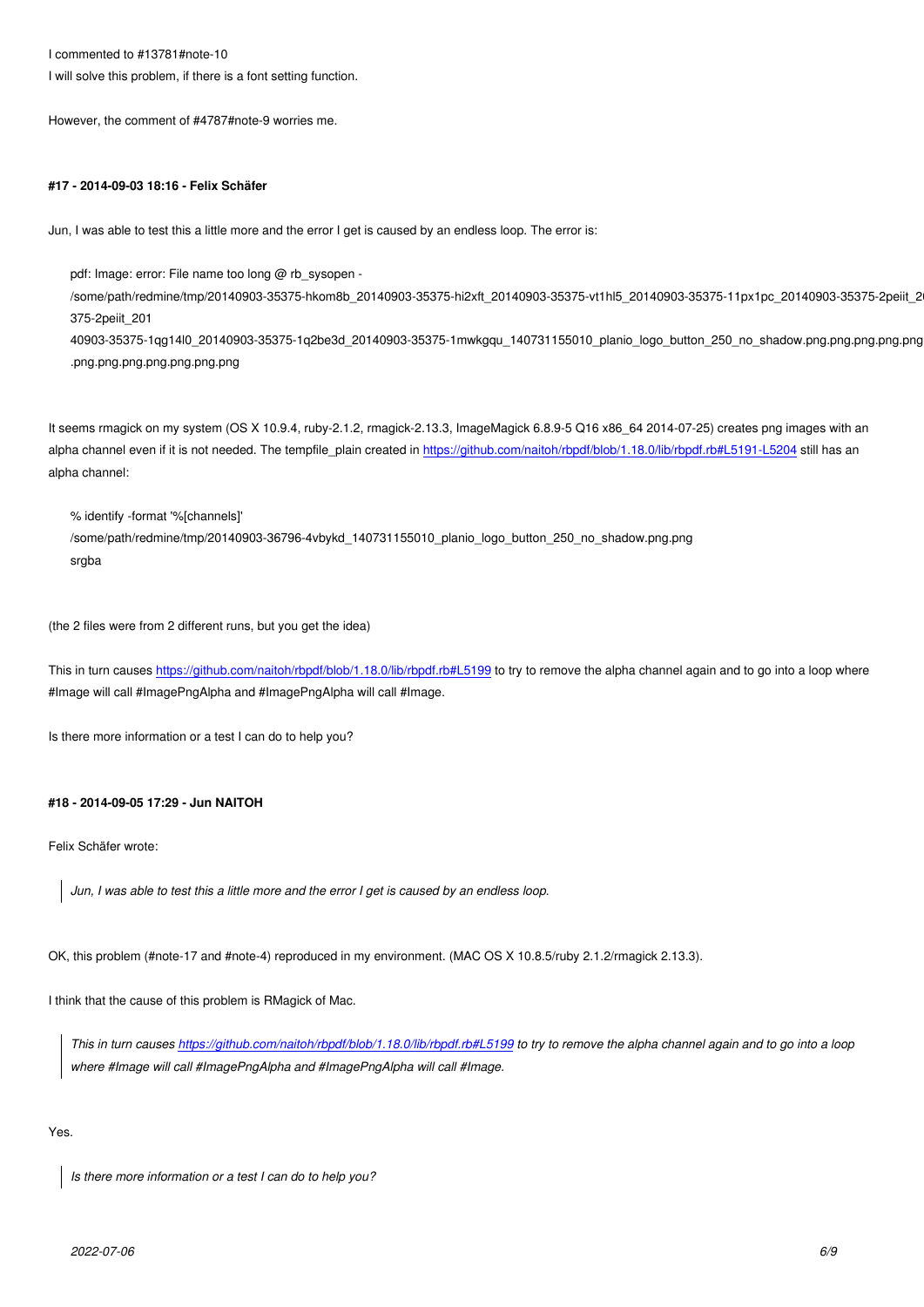No. I understood this problem, now. Thanks!

I will fix this problem in the possible range. Please wait several days.

#### **#19 - 2014-09-05 17:38 - Felix Schäfer**

Jun NAITOH wrote:

*Felix Schäfer wrote:*

*Jun, I was able to test this a little more and the error I get is caused by an endless loop.*

*OK, this problem (#note-17 and #note-4) reproduced in my environment. (MAC OS X 10.8.5/ruby 2.1.2/rmagick 2.13.3). I understood this problem, now. Thanks!*

#### Great to hear!

*Please wait several days.*

No pressure, thanks for the hard work on the PDF exports.

#### **#20 - 2014-09-16 01:29 - Jun NAITOH**

I released rbpdf 1.18.1 gem.

#note-17 and #note-4 problem fixed.

Thanks!

# **#21 - 2014-10-05 00:33 - Filou Centrinov**

*- Related to Defect #13642: PDF bookmark not displayed when contain a non-ascii character added*

## **#22 - 2014-10-18 12:18 - Jean-Philippe Lang**

*- Assignee set to Toshi MARUYAMA*

Toshi, can we close this one?

## **#23 - 2014-10-18 13:18 - Toshi MARUYAMA**

Jean-Philippe Lang wrote:

*Toshi, can we close this one?*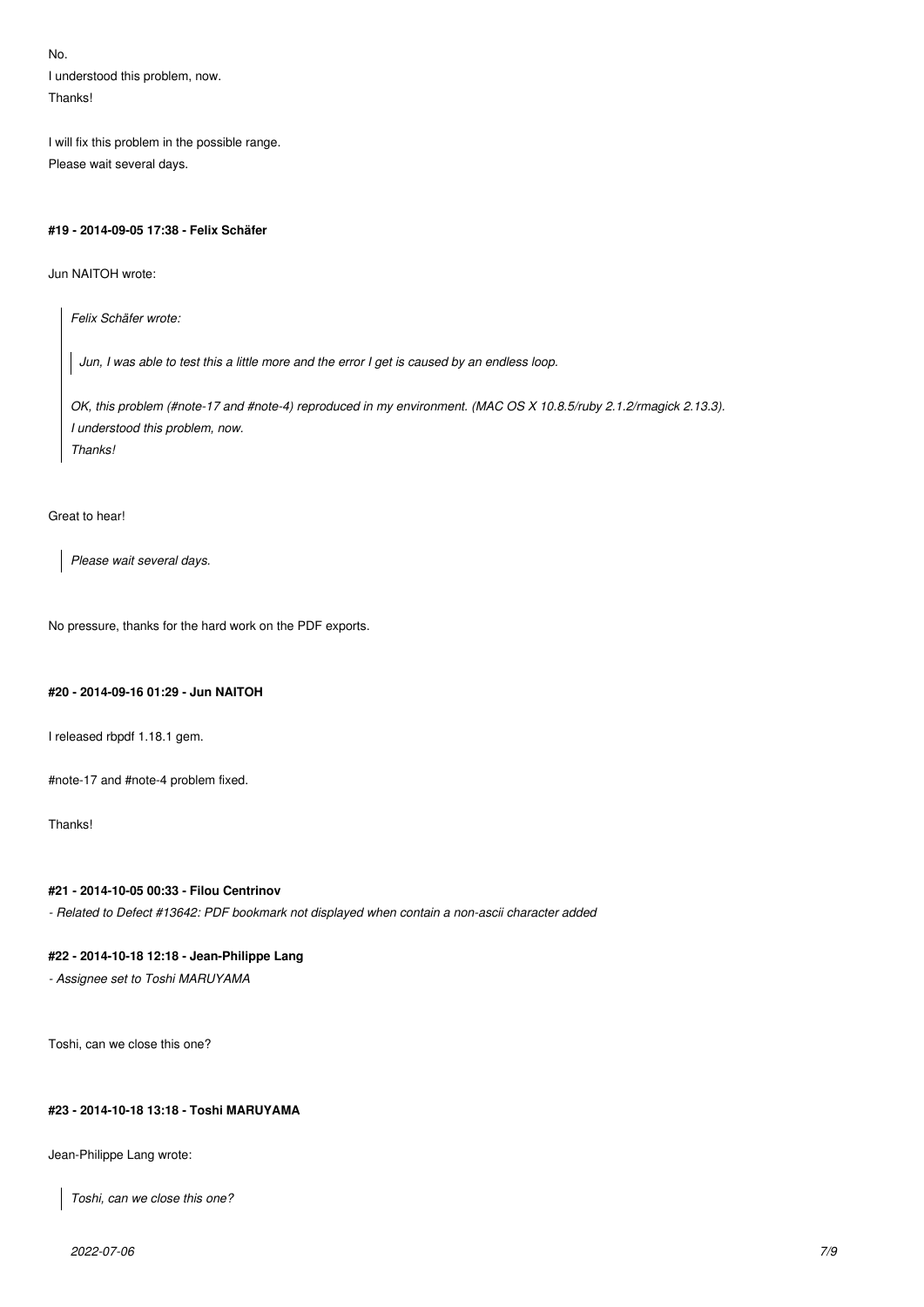I think we can close this issue.

But, I don't know why #12934 and #12447 are adhoc in description.

Jun, could you post status in each issues?

**#24 - 2014-10-18 14:09 - Jun NAITOH**

# **Status Update.**

## **main feature**

- Use UTF-8 encoding.
- RTL (Right-To-Left) languages support was added.
- HTML tag inside table supported.
- CSS minimum support.
- Bookmark support.
- Adhoc Thai language support. (Bold font not support)
- Image
	- 8bit PNG image support without RMagick liblary.
- 16bit PNG image support. (use RMagick liblary)
- Alpha channel PNG image support. (use RMagick liblary)
- JPEG image support. (use RMagick liblary)
- GIF image support. (use RMagick liblary)

#### **fixed issues**

- #8753 : RTL languages supoorted.
- #14466 : This patch fixed.
- #13860 : This patch fixed.
- #13589 : default\_table\_columns parameter is invalid now.
- #14599 : Support 16-bit depth PNG images with RMagick libray.
- #12934 : Support images in tables.
- #14917 : Supported style of center at Table.
- #12447 : Supported PNG alpha channel (by rbpdf 1.18.1)
- #11788 : Supported style of text-align right/center/left attribute. (vertical-align attribute don't support.)

I think we can close this issue, too.

Jun NAITOH wrote:

## *fixed issues (adhoc)*

*#12934 : Supported style of text-align right/center/left attribute, but no vertical-align attribute, yet.*

Sorry, I miswrote Issue ID. #12934 is wrong, #11788 is right. #12934 is already fixed. And, I think to fixed #11788 , too.

*#12447 : Convert alpha channel to black.*

Already fixed by rbpdf 1.18.1

**Thanks!** 

# **#25 - 2014-10-18 14:24 - Toshi MARUYAMA**

- *Status changed from New to Closed*
- *Resolution set to Fixed*

Thank you!

#### **#26 - 2014-11-29 16:16 - m mahdi**